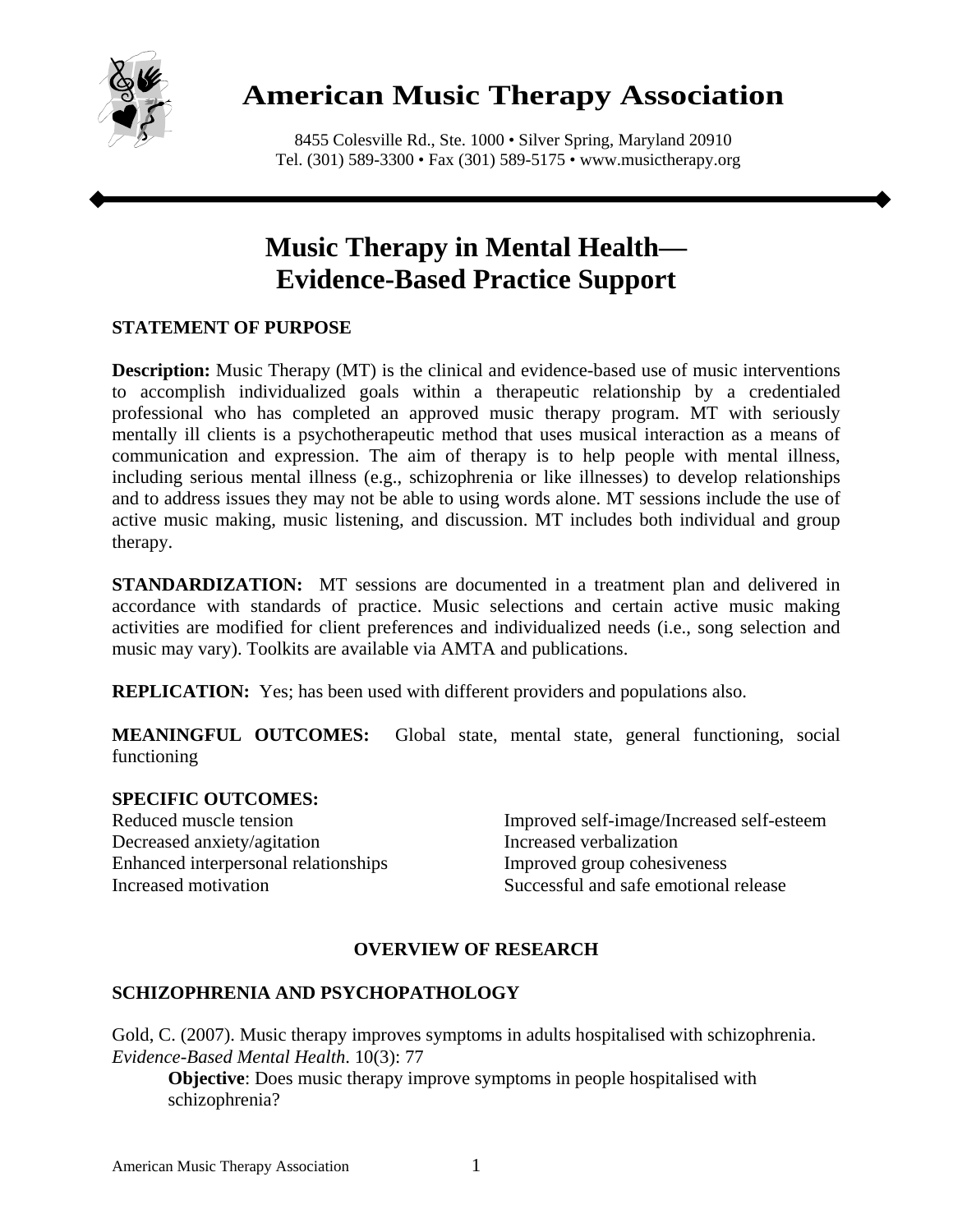**Method**: RCT with concealed allocation and single blind (assessors blinded). Follow-up period was three months (treatment period only). Setting included four London hospitals, among eighty one adult inpatients  $(\geq)$  = 18 years old) with a primary diagnosis of schizophrenia or schizophrenia-like psychosis. Exclusions: secondary diagnoses of dementia or organic psychosis. Intervention: Music therapy (access to a range of musical instruments and encouragement to express themselves accompanied by a trained music therapist during weekly individual sessions of up to 45 min) plus standard care (access to occupational, social and other activities and nursing care) versus standard care alone for up to 12 weeks. Outcomes: Primary outcome measure: symptoms, total score on the Positive and Negative Syndrome Scale (PANSS); secondary outcome measures: satisfaction with care, Client Satisfaction Questionnaire (CSQ); global function, Global Assessment of Functioning Scale (GAF). Patient follow-up: 85%.

**Results**: In people hospitalised with schizophrenia, adding music therapy to standard care lead to greater improvement in symptoms compared with standard care alone at 12 weeks (change in PANSS total score from baseline: -9.00 with music therapy plus standard care vs -2.96 with standard care alone;  $p = 0.045$ ). There was no significant difference in patient satisfaction with care and global function between groups (change in CSQ score from baseline: +1.82 with music therapy plus standard care vs +0.33 with standard care alone; reported as non-significant; change in GAF score from baseline: +4.74 with music therapy plus standard care vs +4.60 with standard care; reported as non-significant).

Gold, C., Heldal, T. O., Dahle, T., & Wigram, T. (2005). Music therapy for schizophrenia or schizophrenia-like illnesses. *Cochrane Database of Systematic Reviews, 3.*

**Objectives:** To review the effects of music therapy, or music therapy added to standard care, compared to placebo, standard care or no treatment for people with serious mental illnesses such as schizophrenia.

**Search strategy:** The Cochrane Schizophrenia Group's Register (July 2002) was searched. This was supplemented by hand searching of music therapy journals, manual searches of reference lists, and contacting relevant authors.

**Selection criteria**: All randomized controlled trials that compared music therapy with standard care or other psychosocial interventions for schizophrenia.

**Data collection and analysis**: Studies were reliably selected, quality assessed and data extracted. Data were excluded where more than 30% of participants in any group were lost to follow up. Non-skewed continuous endpoint data from valid scales were synthesized using a standardized mean difference (SMD). If statistical heterogeneity was found, treatment 'dosage' and treatment approach were examined as possible sources of heterogeneity.

**Results:** Four studies were included. These examined the effects of music therapy over the short to medium term (1 to 3 months), with treatment 'dosage' varying from 7 to 78 sessions. Music therapy added to standard care was superior to standard care alone for global state (medium term,  $1$  RCT,  $n = 72$ , RR 0.10 CI 0.03 to 0.31, NNT 2 CI 1.2 to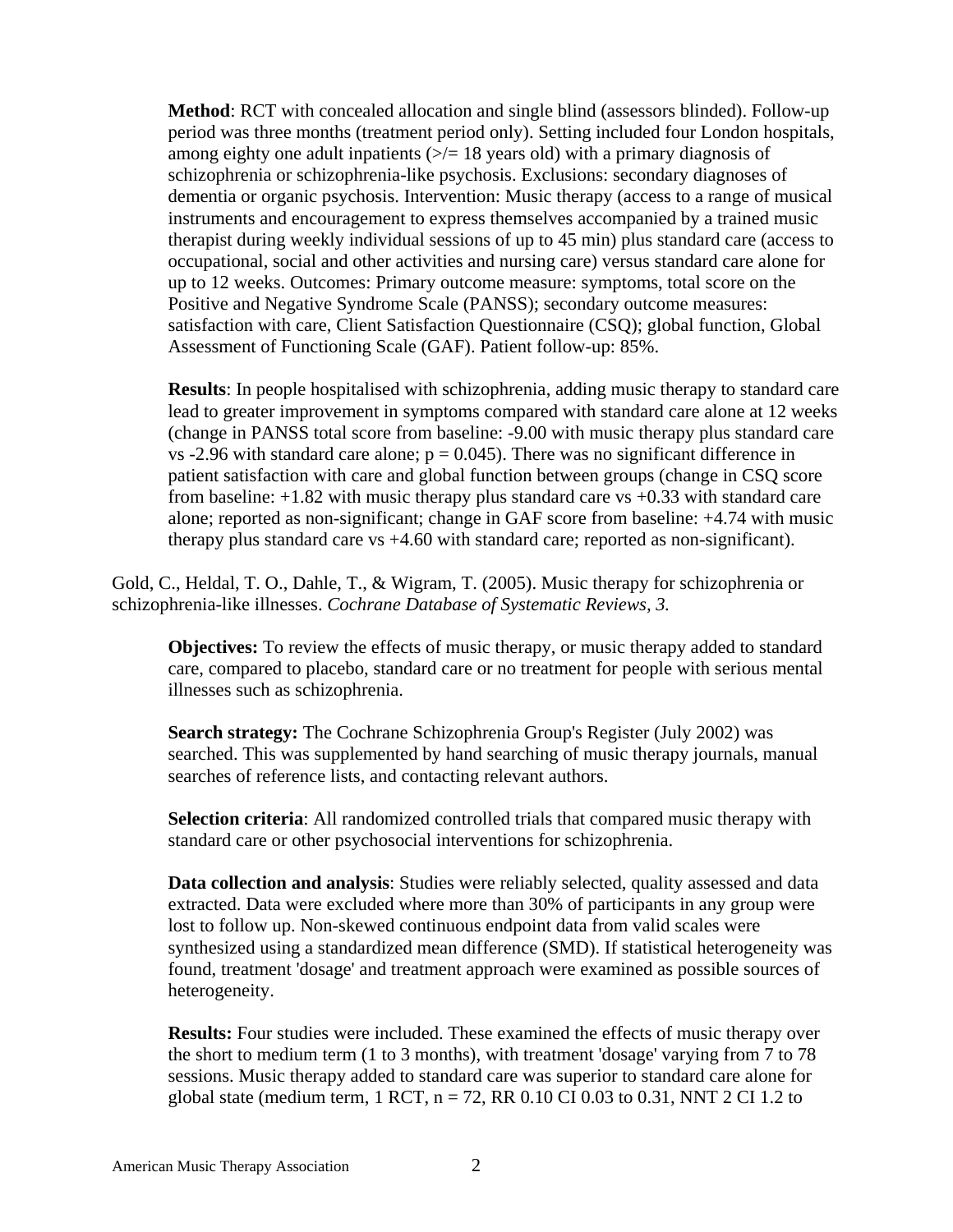2.2). Continuous data suggested some positive effects on general mental state (1 RCT, n=69, SMD average endpoint PANSS -0.36 CI -0.85 to 0.12; 1 RCT, n=70, SMD average endpoint BPRS -1.25 CI -1.77 to -0.73), on negative symptoms  $(3 RCTs, n=180, SMD)$ average endpoint SANS -0.86 CI -1.17 to -0.55) and social functioning (1 RCT, n=70, SMD average endpoint SDSI score -0.78 CI -1.27 to -0.28). However these latter effects were inconsistent across studies and depended on the number of music therapy sessions. All results were for the 1-3 month follow up.

**Conclusions:** Music therapy as an addition to standard care helps people with schizophrenia to improve their global state and may also improve mental state and functioning if a sufficient number of music therapy sessions are provided.

Pavlicevic, M., Trevarthen, C., & Duncan, J. (1994). Improvisational music therapy and the rehabilitation of persons suffering from chronic schizophrenia. *Journal of Music Therapy, 31*(2), 86–104.

**Conclusions:** Patients with schizophrenia at the end of 10 music therapy sessions showed significant improvement of the Brief Psychiatric Rating Scale and increased their level of musical interaction with the therapist.

Silverman, M. J. (2003). The influence of music on the symptoms of psychosis: A meta-analysis. *Journal of Music Therapy, 40*(1), 27–40.

**Objective:** The purpose of this study was to analyze the existing quantitative research evaluating the influence of music upon the symptoms of psychosis.

**Method:** A meta-analysis was conducted on 19 studies.

**Conclusions:** Results indicated that music has proven to be significantly effective in suppressing and combating the symptoms of psychosis.

Tang, W., Yao, X., & Zheng, Z. (1994). Rehabilitative effect of music therapy for residual schizophrenia: A one-month randomised controlled trial in Shanghai. *British Journal of Psychiatry, 165*(Suppl. 24), 38–44.

Seventy-six in-patients who had the residual subtype of schizophrenia were randomly assigned to a treatment group or a control group. Both groups received standard medication as prescribed by their treating physicians, but the treatment group also received a one-month course of music therapy that included both passive listening to music and active participation in the singing of popular songs with other patients. Outcome was evaluated by four nurses using Chinese versions of the Scale for Assessment of Negative Symptoms and the in-patient version of the World Health Organization's Disability Assessment Scale.

**Conclusions:** Music therapy significantly diminished patients' negative symptoms, increased their ability to converse with others, reduced their social isolation, and increased their level of interest in external events. As music therapy has no side-effects and is relatively inexpensive, it merits further evaluation and wider application.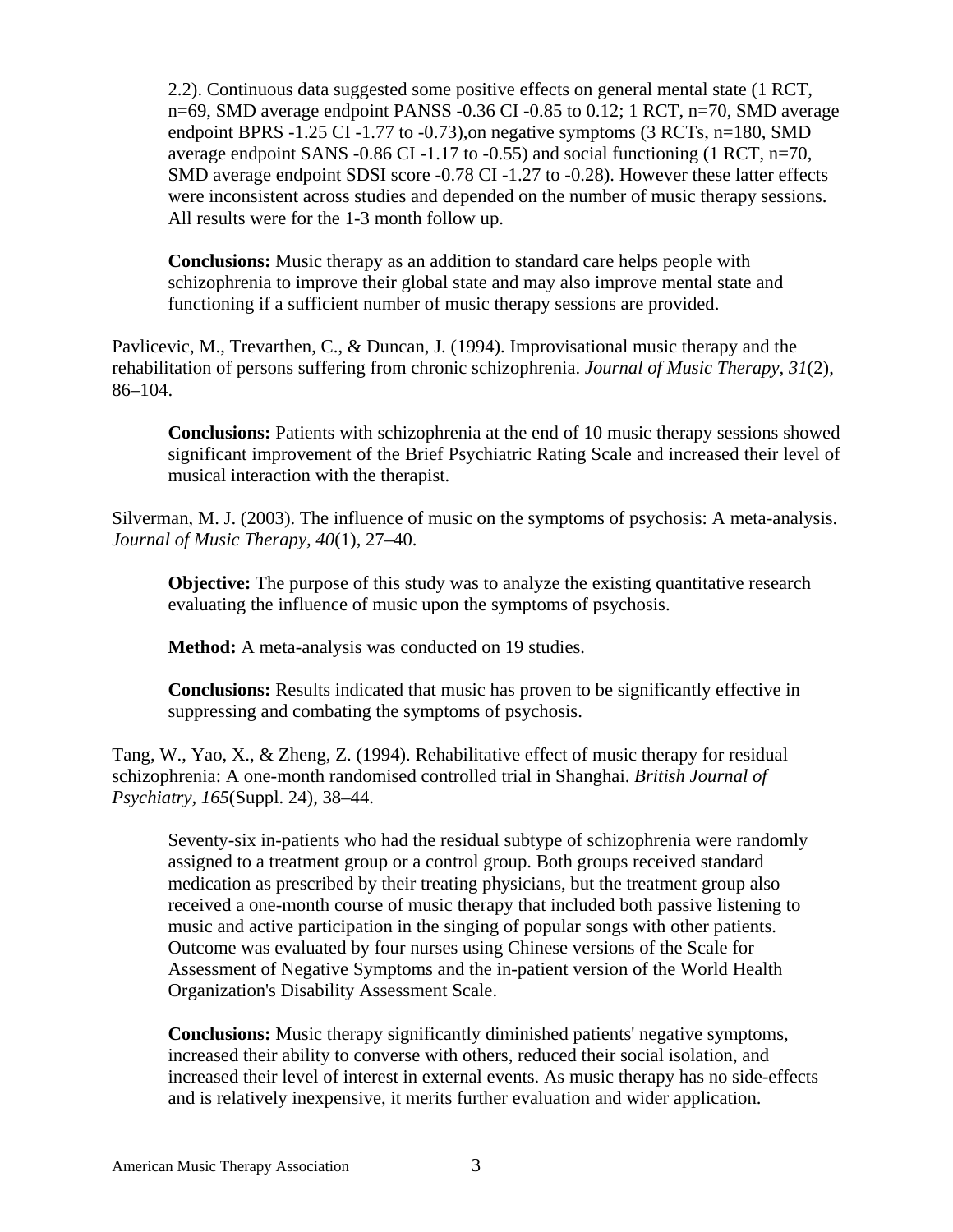Thaut, M. H. (1989). The influence of music therapy interventions on self-rated changes in relaxation, affect, and thought in psychiatric prisoner-patients. *Journal of Music Therapy, 26,*  155–166.

**Objective**: To evaluate self-perceived changes in states of relaxation, mood/emotion, and thought/insight in psychiatric prisoner-patients pre- and post- music therapy.

**Methods:** Three were scales derived from a survey of 130 subjects regarding perceived therapeutic benefit of music therapy. The study was condicted over a 3-month period with eight different groups of patients ( $N = 50$ ); with each group participating in three different treatment modalities: group music therapy, instrumental group improvisation, and music and relaxation.

**Results**: There was a significant  $(p < .05)$  change in self-perceived ratings across all scales before versus after music therapy. The magnitude of change differed significantly  $(p < .05)$  between scales. All eight groups showed similar responses, and the different treatment modalities did not significantly influence the results.

Ulrich, G., Houtmans, T., & Gold C. (2007). The additional therapeutic effect of group music therapy for schizophrenic patients: a randomized study. *Acta Psychiatrica Scandinavica*. 116(5):362-70.

**Objective**: Schizophrenia is one of the most serious mental disorders. Music therapy has only recently been introduced as a form of treatment. The aim of this study was to examine the effect of music therapy for schizophrenic in-patients needing acute care.

**Method**: Thirty-seven patients with psychotic disorders were randomly assigned to an experimental group and a control group. Both groups received medication and treatment indicated for their disorder. Additionally, the experimental group  $(n = 21)$  underwent group music therapy.

**Results**: Significant effects of music therapy are found in patients' self-evaluation of their psychosocial orientation and for negative symptoms. No differences were found in the quality of life. CONCLUSION: Musical activity diminishes negative symptoms and improves interpersonal contact. These positive effects of music therapy could increase the patient's abilities to adapt to the social environment in the community after discharge from the hospital.

You, Z. Y., & Wang, J. Z. (2002, December). *Zhongguo yi xue ke xue yuan xue bao.* [Metaanalysis of assisted music therapy for chronic schizophrenia], *24*(6), 564–567. Institute of Evidence-Based Medicine, Shandong University, Jinan 250012, China.

**Objective**: To evaluate the effect of assisted music therapy for chronic schizophrenia.

**Methods:** 11 articles including 603 chronic schizophrenia patients were meta-analyzed using fixed effect model or random effect model.

**Results:** 6 randomized controlled trials were synthesized, showing that the difference was significant in statistics between experimental group (patients with music and drugs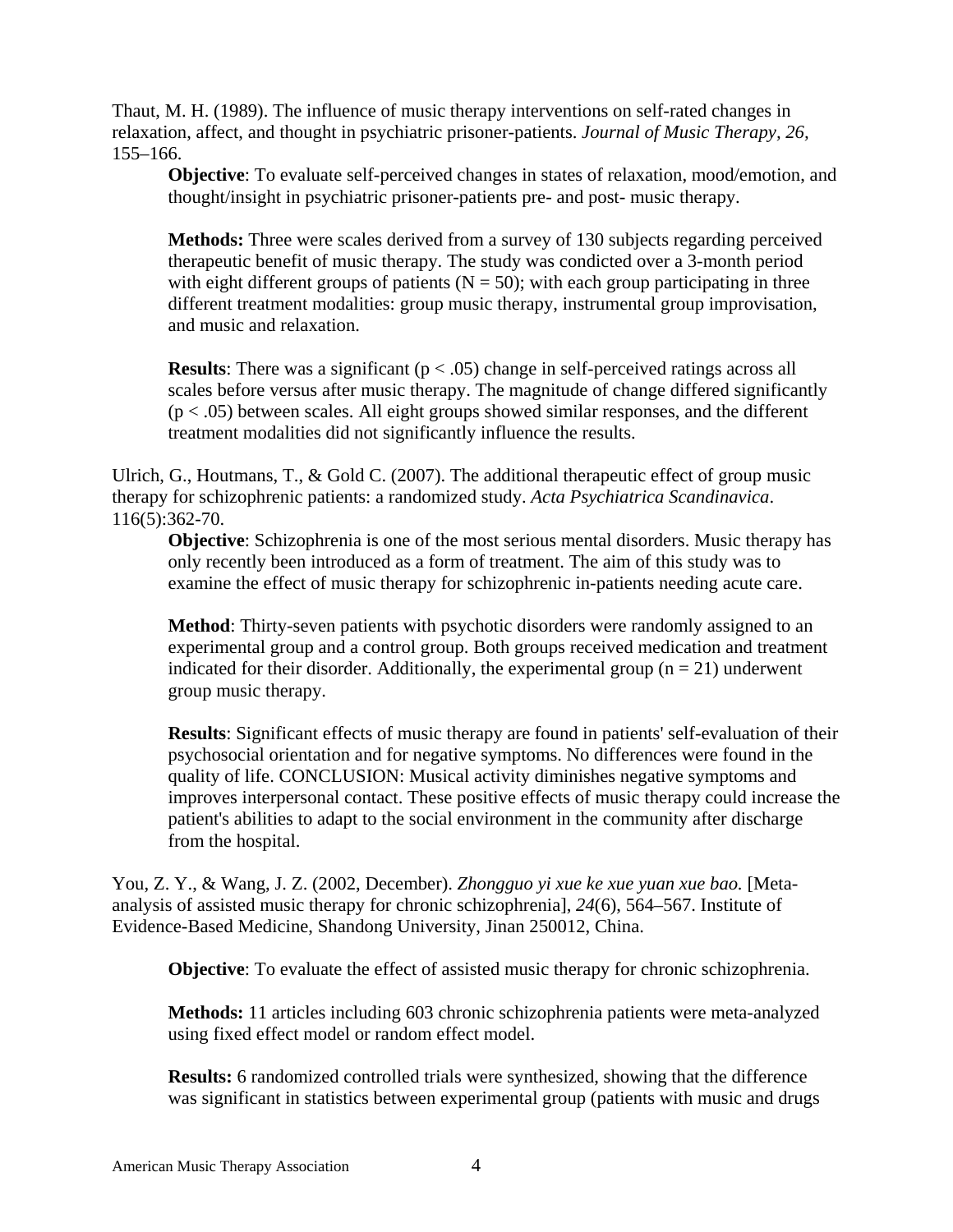therapy) and control group (patients with drugs therapy only). Both the scores of SANS and BPRS for the control group were higher than those for the experimental group  $(SANS, d = 0.68; 95\% CI: 0.46-0.90$  and BPRS,  $d = 0.44; 95\% CI: 0.06-0.82$ . In addition, the scores of both SANS and BPRS for the pre-test were higher than those for the posttest (SANS,  $d = 1.17$ ; 95%CI: 0.02-2.32 and BPRS,  $d = 2.05$ ; 95%CI: 0.28-3.82).

**Conclusions**: The short-term effect of assisted music therapy is positive for chronic schizophrenia, but the long-term effect is still to be further studied.

### **MUSIC THERAPY WITH ADOLESCENTS AND CHILDREN**

Field, T., Martinez, A., Nawrocki, T., Pickens, J., Fox, N. A., & Schanberg, S. (1998). Music shifts frontal EEG in depressed adolescents. *Adolescence, 33*(129), 109–116.

**Conclusions:** Depressed adolescents listening to music experienced a significant decrease in stress hormone (cortisol) levels, and most adolescents shifted toward left frontal EEG activation (associated with positive affect).

Montello, L. M., & Coons, E. E. (1998). Effect of active versus passive group music therapy on preadolescents with emotional, learning, and behavioral disorders. *Journal of Music Therapy, 35,* 49–67.

**Conclusions:** Music therapy clients significantly improved on the Aggression/Hostility scale of Achenbach's Teacher's Report Form, suggesting that group music therapy can facilitate self-expression and provide a channel for transforming frustration, anger, and aggression into the experience of creativity and self-mastery.

### **MUSIC THERAPY WITH ADULTS**

Bodner, E., Iancu, J., Gilboa, A., Sarel, A., Mazor, A., & Amir, D. (2007). Finding words for emotions: The reactions of patients with major depressive disorder towards various musical excerpts. *Arts in Psychotherapy*, 34(2):142-50.

**Objective**: This study aims to show that the specific use of sad music in patients with major depressive disorder can circumvent the verbal barrier they typically experience when asked to express their emotions.

**Method**: We examined the effect of four emotionally distinctive types of music (i.e. happiness, fear, anger, and sadness) on 14 hospitalized patients with major depressive disorder (MDD group) and 31 healthy controls (HC group). Participants were asked to choose emotional descriptors that expressed the feelings that were induced in them by each excerpt. We hypothesized that in the specific case of sad music, patients with MDD would describe the music more vividly than HC participants.

**Conclusions**: Patients with MDD chose fewer emotional labels than controls in response to angry, scary, and happy excerpts. Patients with MDD and controls chose similar emotional labels in response to sad music, but patients with MDD chose more labels in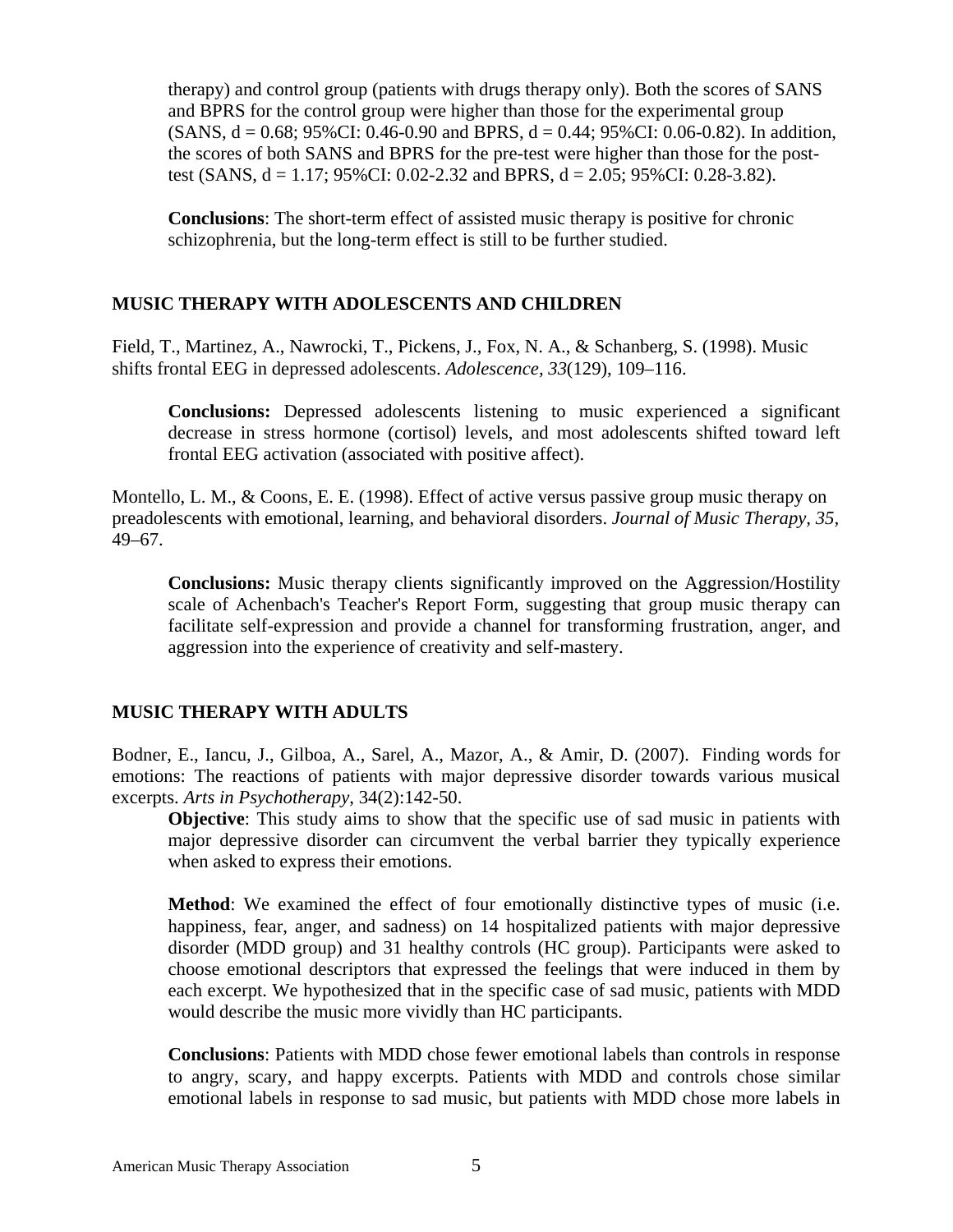response to sad music than to any other excerpt, while controls demonstrated the exact opposite pattern. These findings are in line with clinical descriptions of patients with MDD as demonstrating difficulties in verbalizing their emotions. Their intensified response to sad music is in accordance with their focus on sad cues. The use of sad music in psychotherapy is thus recommended as means of bypassing the verbal barrier experienced by patients with MDD.

Leardi, S., Pietroletti, R., Angeloni, G., Necozione, S., Ranalletta, G., & Del Gusto B. (2007). Randomized clinical trial examining the effect of music therapy in stress response to day surgery. *British Journal of Surgery*. 94(8):943-7.

**Objective**: Music therapy could reduce stress and the stress response. The aim of this study was to investigate the role of music therapy in alleviating stress during day surgery.

**Methods**: Sixty patients undergoing day surgery were randomized to one of three groups, each containing 20 patients. Before and during surgery, patients in group 1 listened to new age music and those in group 2 listened to a choice of music from one of four styles. Patients in group 3 (control group) heard the normal sounds of the operating theatre. Plasma levels of cortisol and subpopulations of lymphocytes were evaluated before, during and after operation.

**Results**: Plasma cortisol levels decreased during operation in both groups of patients who listened to music, but increased in the control group. Postoperative cortisol levels were significantly higher in group 1 than in group 2 (mean(s.d.)  $14.21(6.96)$  versus  $8.63(2.72)$ ng/dl respectively;  $P < 0.050$ ). Levels of natural killer lymphocytes decreased during surgery in groups 1 and 2, but increased in controls. Intraoperative levels of natural killer cells were significantly lower in group 1 than in group 3 (mean(s.d.)  $212.2(89.3)$  versus 329.1(167.8) cells/microl; P < 0.050).

**Conclusion**: Perioperative music therapy changed the neurohormonal and immune stress response to day surgery, especially when the type of music was selected by the patient.

Pellitier, C. L. ( 2004). The effect of music on decreasing arousal due to stress: A meta-analysis. *Journal of Music Therapy*, 42, 192-214.

**Objective**: To conduct a meta-analytic review of research articles using music to decrease arousal due to stress.

**Results**: 22 quantitative studies were included in the analysis. Results demonstrated that music alone and music assisted relaxation techniques significantly decreased arousal ( $d =$ +.67). Further analysis of each study revealed that the amount of stress reduction was significantly different when considering age, type of stress, music assisted relaxation technique, musical preference, previous music experience, and type of intervention. Implications and suggestions for future research are discussed.

Silverman, M.J. (2006). Psychiatric patients' perception of music therapy and other psychoeducational programming. *Journal of Music Therapy*, 43(2):111-22.

**Objective**: The purpose of this study was to quantitatively evaluate psychiatric patients' perception of their psychoeducational programming.